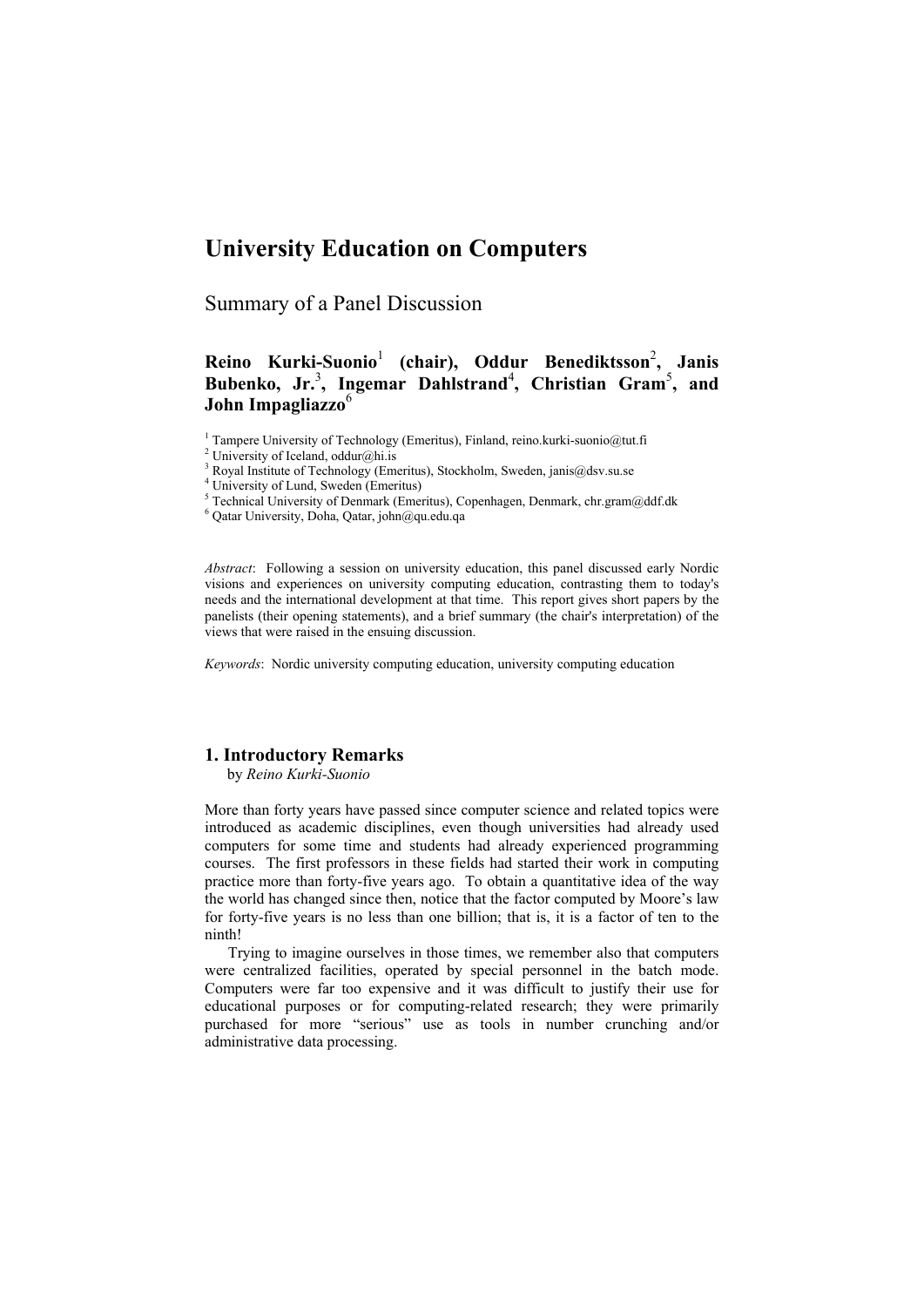#### 348 *R. Kurki-Suonio, O. Benediktsson, J. Bubenko, Jr., I. Dahlstrand, C. Gram, J. Impagliazzo*

Another major difference is that in its infancy the world of computing was still rather homogeneous. Until the mid-1970s, "all" computer people – system and application developers, academicians and practitioners – gathered at IFIP world congresses, for instance, and they were still listening to each other with interest and with more or less good understanding. In other words, the many disciplines that were inspired by information technology were just emerging and had not yet developed their separating paradigms, no specialized conference or workshop series existed, and the gulf between theory and practice was still narrow.

This panel presentation has provided a spectrum of viewpoints of computing at universities from different countries and from different periods. The overall collection total of these points of view has created an interesting dialogue useful to computing history and history specialists.

#### **2. Early Development in Finland**

by *Reino Kurki-Suonio* 

My own university career started in 1965 at the University of Tampere and continued from 1980 until 2002 at Tampere University of Technology. In both places, I had the privilege of developing degree-based education in computing from scratch. When I became involved with this, I had five years experience in application design and implementation as well as in programming education at Finnish Cable Works, one of the roots of today's Nokia. My ideas of computing education were, however, strongly influenced by a post-doctoral year at Carnegie Institute of Technology (now Carnegie Mellon University), where the computer science department was just beginning to start in a formal way.

As discussed in more detail in [8], in Finland the first chair in computing was established by a surprise move in 1965 by the University of Tampere – then still a School of Social Sciences – at which point I suddenly found myself involved in designing an academic curriculum for an emerging discipline. This activity was not a result of gradual development. Since we did not have much of a model to use, I had a rather free hand in the curriculum design.

Contrary to what we had heard about the controversy between a tool and a discipline in Norway [10], this was not a problem in Tampere since the university did not have natural sciences or technology with large number crunching needs. Later, however, this controversy was strongly reflected in the acquisition of computers, as is apparent in [11]. In any case, in computing education we were definitely going for a new discipline, which we felt to be of fundamental importance to human civilization.

For the core of this discipline, I considered expressing of complex algorithmic processes. It was clear that, as an academic discipline in an area with much practical importance, the curriculum should combine practical skills with theoretical understanding. Of course, this "motherhood" statement was never easy to implement, since "one man's theory is another man's practice". In addition, much of what practitioners criticized as being too theoretical in our curriculum is now pure practice.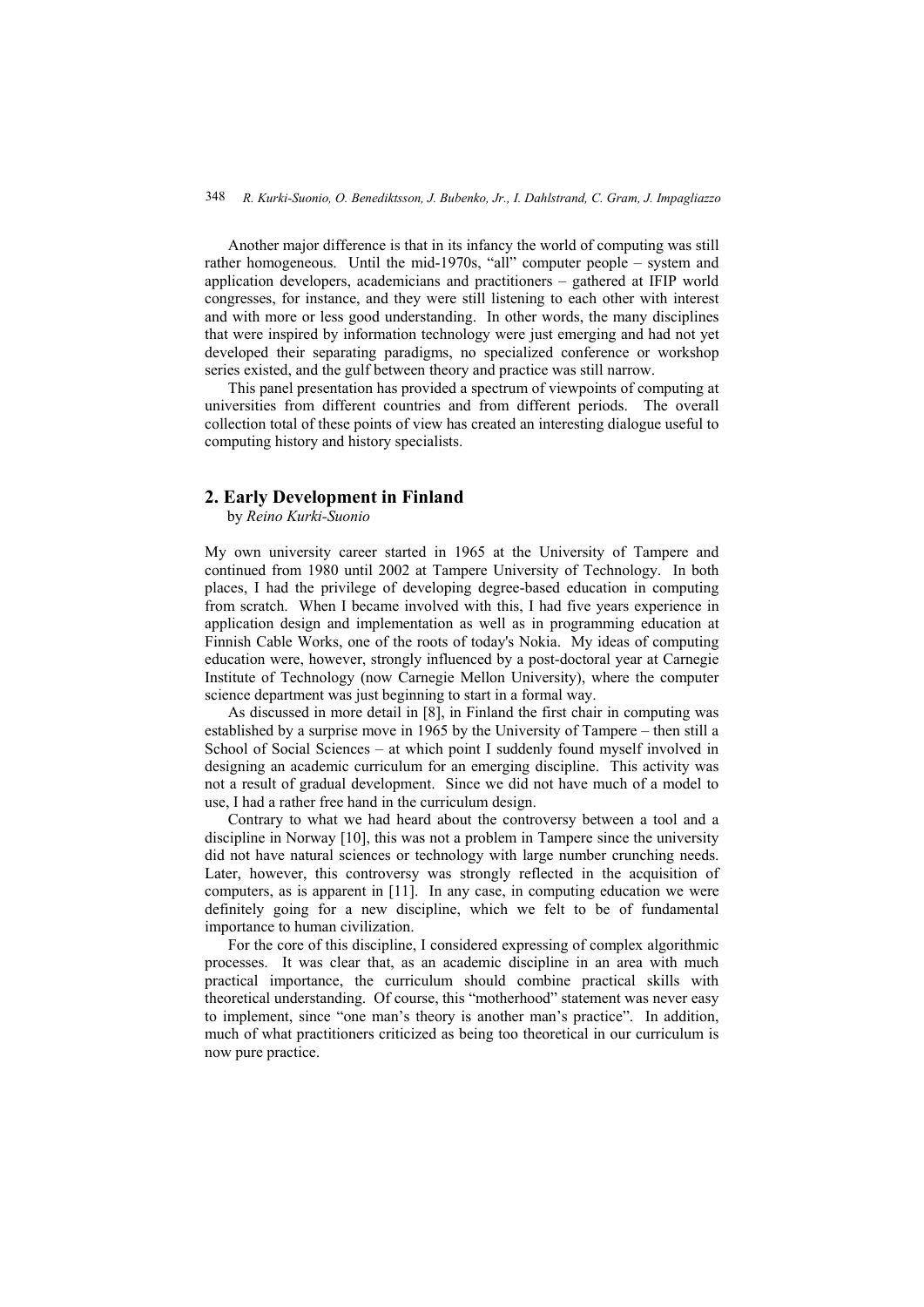Although the field then was much more homogeneous than today, computing practice had two important lines of separation: one between s*cientific computing* and *administrative data processing*, and the other between *programming* and *system analysis and design*. In my mind, the emerging discipline should do away with these differences. I felt that the discipline is much more fundamental than using computers as tools in certain applications, and that results in its core areas are application-independent. Additionally, I also strongly opposed the common view of practitioners that programming is a low-level activity of coding, or the technical mastery of one or more programming languages.

In designing and then implementing the curriculum, my colleague, Miikka Jahnukainen, assisted me. He had already been involved with a plan to educate system analysts and designers for administrative data processing. We felt that it was a good idea to expose the students to our complementary views on what was most essential for the students. I could concentrate on algorithmic processes, data structures, principles of programming languages and operating systems, and other aspects of the young computer science, whereas Jahnukainen's approach better prepared students for the more mundane practices of the ADP departments and led to the Scandinavian direction of "systemeering". However, to my disappointment, the two views seldom merged successfully in the students' minds. My idealism was also shaken by the experience that so many of the students – especially ones who wanted to specialize in administrative system design – had tremendous difficulties in passing the courses that I considered to be the core of the discipline.

In any case, when further Finnish universities followed us in starting their computer science and related departments, we had already gained some experiences that they could utilize, in addition to the international models that then started to be available.

#### **3. A Swedish Perspective**

by *Janis Bubenko, Jr.* 

In the early days of computing, the 1950s and the 1960s, researchers and practitioners had different visions about computing in the future. Swedish researchers' vision was the continued use of large computers, precise application problem formulation in high-level, declarative languages followed by "code generation" and optimization. We believed in the development of advanced tools for design and generation of information systems. We also believed we would/could develop a comprehensive "theory of information systems development". However, we totally underestimated the complexity of such an undertaking. It is important to note that, in the 1960s, our vision of future information technology did not include (1) personal and personally owned and portable computers, (2) data communication development and the internet, (3) security threats and problems, and (4) the development of commercial off-theshelf (COTS) software and hardware. We could hardly have imagined that these things were possible.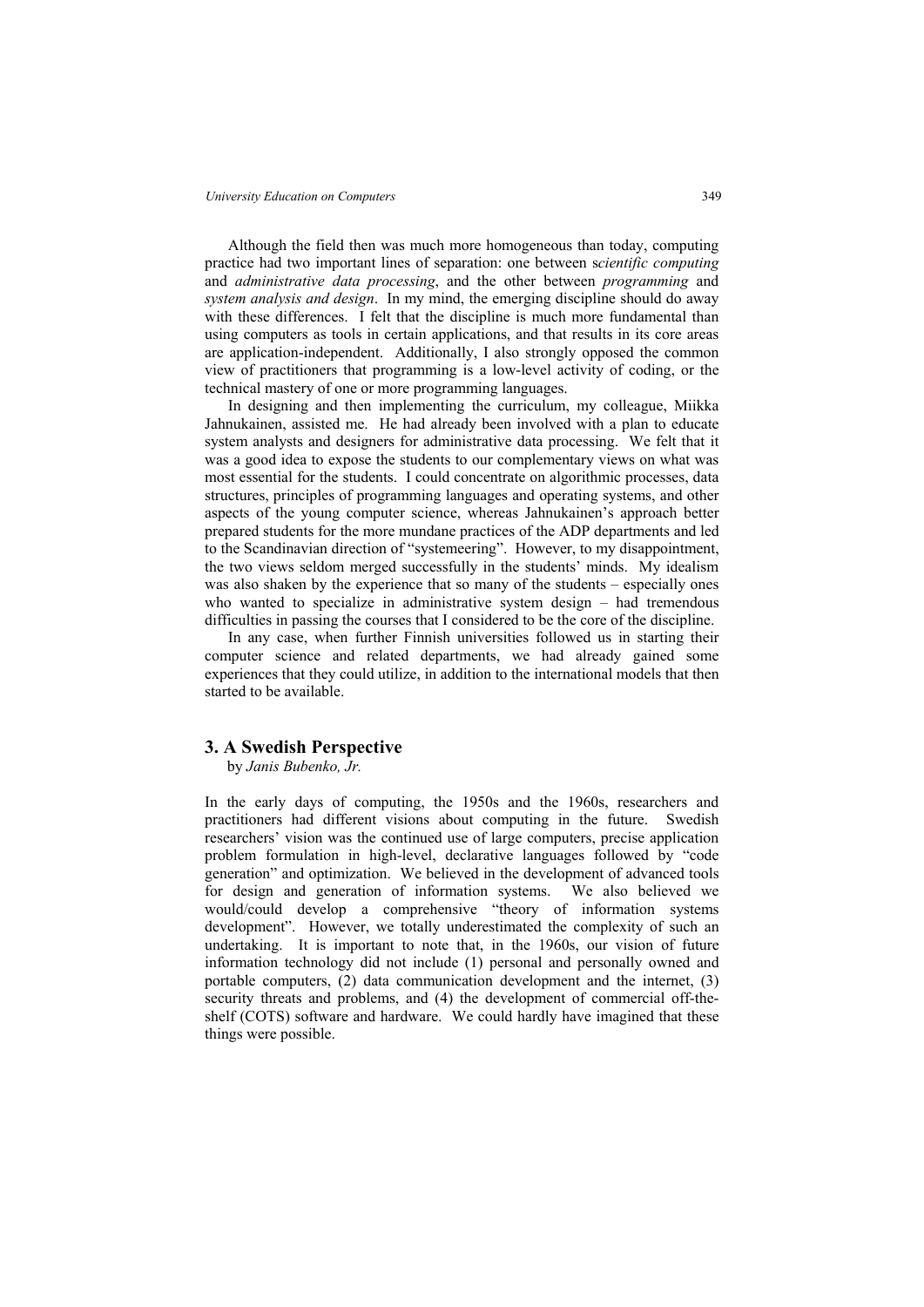#### 350 *R. Kurki-Suonio, O. Benediktsson, J. Bubenko, Jr., I. Dahlstrand, C. Gram, J. Impagliazzo*

Today, university education in information technology has become specialized in many different directions such as theoretical aspects (computer science), databases, information systems, software engineering, requirements engineering, human-computer interaction, and many other specialties. However, in most of these specialties we still consider certain fundamental topics as essential. Some of them include modeling of "object systems" (applications) using different types of models (conceptual, object-oriented, process, rules, etc.), programming languages of different kinds, algorithms and data structures, mathematics and logics, and design, testing and proofs of programs.

Major changes during the last twenty years that have affected the needs of academic computing education are the personal computer and advances in software and hardware technology, advances in telecommunications, the internet technology including search technologies. These developments have changed our vision of the way we can build future systems and the way our vision affects the way future systems may influence our daily lives.

What should be the proper role of computer science and other theoretical bases in computing education and research today? The complexity of systems is increasing. Systems increasingly experience "bad input" and hostile attacks. The need to build systems with "a correct and safe (robust) behavior" is increasing. The need for interfaces designed in such a way that non-computer experts can use them is obvious.

As a contrast, the use of formal methods, mathematics, and logic in computing education seems decreasing. In some Swedish colleges, for dubious reasons, some advanced theoretical topics in computing have been "dropped" in order to attract more students to information technology. We should never forget that systems and program development is much more than "front page design". Unfortunately, few companies of today understand the importance and need for higher-level theoretical knowledge within the computing field.

# **4. University Computer Science Education in Denmark Before 1970**

by *Christian Gram* 

### *4.1 The Very Beginning*

Before 1962, no regular curriculum in computer science existed at universities. However, we do know that universities offered several extra courses for both students and academic staff. Some of the topics included programming in assembly language, Algol or FORTRAN, which departments then supplemented with courses in numerical technical calculation.

The first regular courses for students emerged in the early 1960s at the universities and they centered on departments of mathematics; at the technical universities, they centered on departments of electronics. As an example, the first computer-related course at Copenhagen University was "Mathematics 4", and the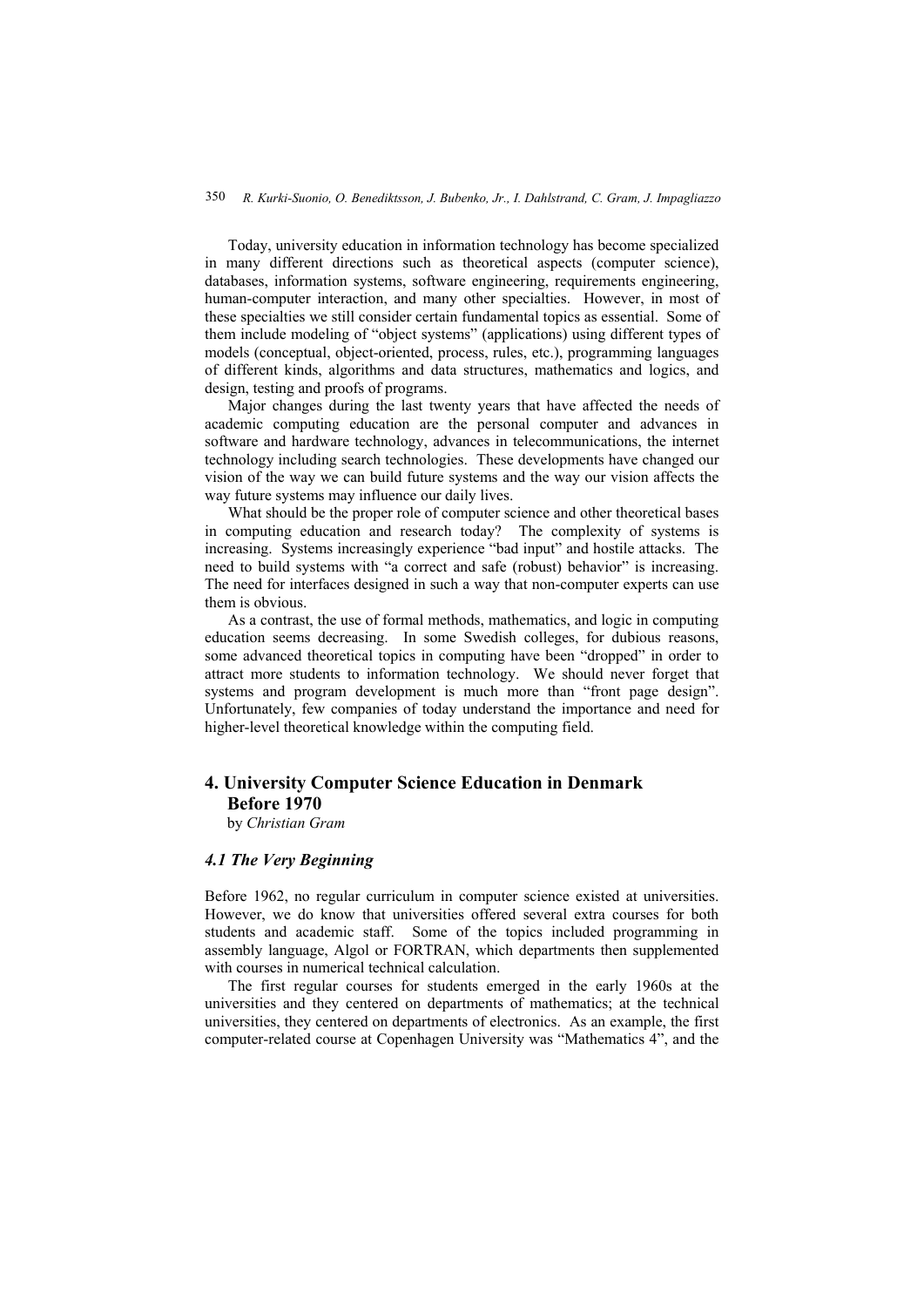contents of the course (a) Programming in Algol, (b) Numerical analysis of problems in linear equation solving, numerical integration, and root finding.

#### *4.2 The First Plan*

Through his work on compiler construction and on EDP applications, Peter Naur became convinced that some common basic principles lay behind all data processing and use of computation. In 1966, while he worked as a senior consultant at Regnecentralen, he published a red booklet with 64 pages called "A Plan for a Course in Datalogy and Datamatics" [9]. The booklet outlined what a general course in computer science should contain. The preamble stated that "Datalogy is as fundamental as language and mathematics in education", and some knowledge of programming must be taught early. The plan proceeded by describing in some detail six major areas:

- o Concepts and methodology for datalogy; computers; data processes.
- o Single data elements; dealing with data representation; numbers and arithmetics; classification and choices.
- o Medium size data sets; problems concerned with searching and sorting; sequential analysis of text; arithmetic expressions; list structures.
- o Communication between man and computer; format of input data; output representations; dialogue between man and machine.
- o Large data sets and file transactions; processing efficiency; utilization of sequential secondary storage; searching on secondary storage media.
- o Development of large programs; consideration of safety problems; ways to plan and develop large programs.

Using this plan as the list of contents, Naur and a group of colleagues at Regnecentralen planned to write a textbook containing eighteen chapters. It was our conviction at the time that new textbooks were essential; the management at Regnecentralen supported this belief. In 1967-69, the group wrote thirteen of the planned eighteen chapters; however, they never finished the last five chapters. The project stopped because in 1969, Copenhagen University appointed Naur as professor in Datalogy. At the same time, Regnecentralen moved toward a more business-oriented direction. However, the material they developed influenced the computer science curricula created in the late 1960s.

#### *4.3 Comparison with Today*

The tables below show a comparison between computer science courses of today and courses in 1968. The column "Typical 2007 Courses" contains course titles from a typical computer science curriculum 2007. The column "Corresponding Titles 1968" shows, where similar courses existed already around 1968 and where methods, principles, or technology were still under development.

Table 1 mentions some of today's courses, which are more or less similar to courses that already had existed in the late 1960s. Table 2 contains several modern courses that had no obvious parallel in the old days. For many of the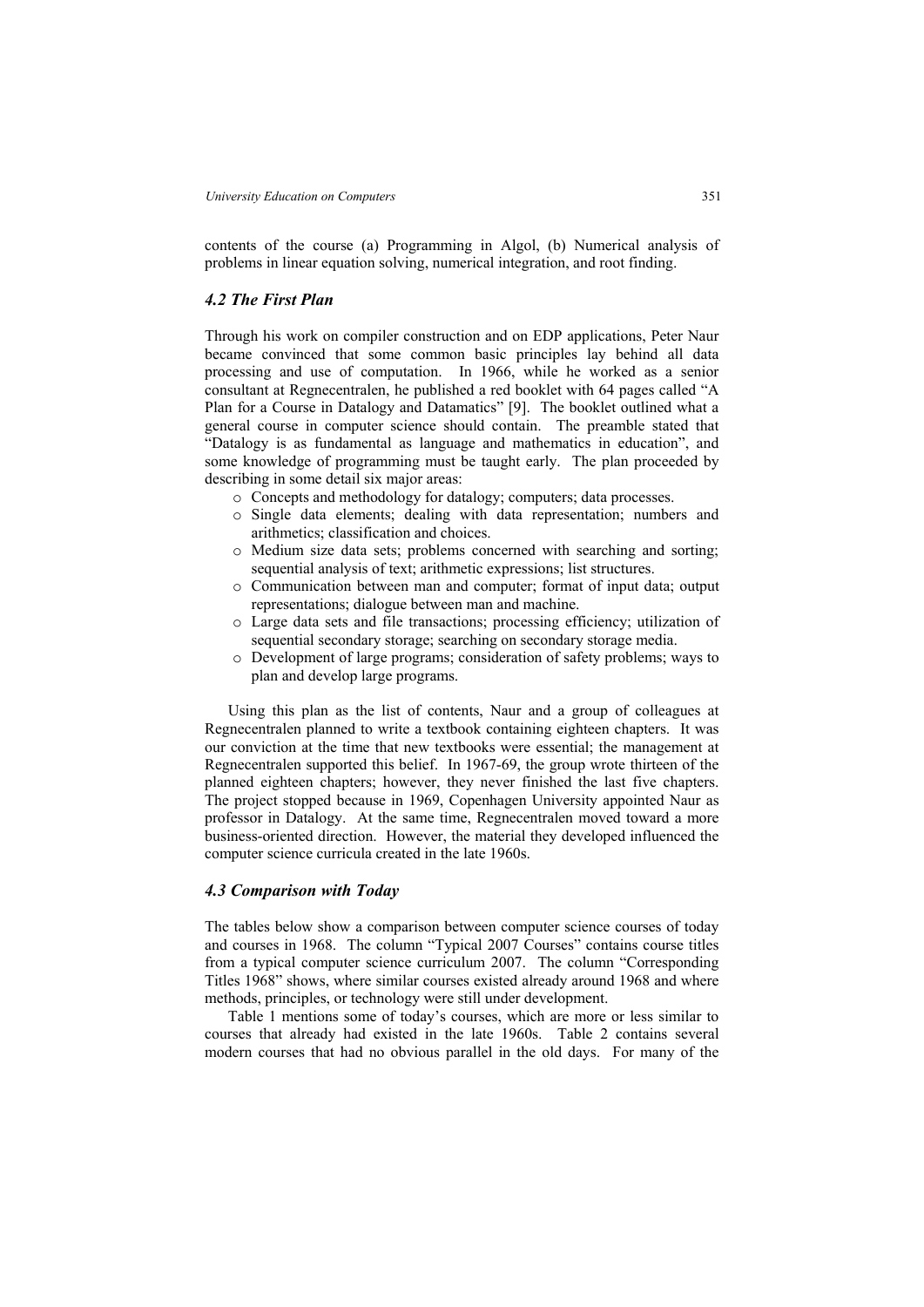### 352 *R. Kurki-Suonio, O. Benediktsson, J. Bubenko, Jr., I. Dahlstrand, C. Gram, J. Impagliazzo*

courses, the technology was not yet available; for other courses, the theory was still under development; in a few cases, the topics simply did not exist in the 1960s.

#### Table 1

| <b>Typical 2007</b>      | Corresponding                  | <b>Remarks</b>                      |
|--------------------------|--------------------------------|-------------------------------------|
| <b>Courses</b>           | Titles 1968                    |                                     |
| Intro to                 | (same)                         |                                     |
| Mathematics              |                                |                                     |
| Linear                   | (same)                         |                                     |
| Algebra                  |                                |                                     |
| Advanced                 | (same)                         |                                     |
| Algorithms               |                                |                                     |
| Compilers                | (same)                         |                                     |
|                          |                                |                                     |
| Types and<br>Programming | Programming Languages          |                                     |
| Languages                |                                |                                     |
| Functional               | <b>LISP</b>                    | LISP was the only functional        |
| Programming              |                                | language                            |
| Advanced                 | Databases                      |                                     |
| Databases                |                                |                                     |
| Operating                | (same)                         |                                     |
| Systems                  |                                |                                     |
| Object-oriented          | Design of EDP Systems          | The term "object-oriented" was not  |
| Programming and          |                                | invented, but design was dealt with |
| Design                   |                                | much the same way as today          |
| Optimizing in            | System Analysis, Optimization  | Not exactly the same course, but    |
| Production               |                                | much of the same flavor             |
| Planning                 |                                |                                     |
| Computer                 | (same)                         | Very similar courses, even if       |
| Architecture             |                                | technology differed                 |
| Man-Machine              | <b>Input/Output Formatting</b> | The term "interaction" in today's   |
| Interaction              |                                | meaning was not possible; the       |
|                          |                                | emphasis was on user-friendly       |
|                          |                                | input/output                        |
| Artificial               | (same)                         | Courses existed in late 1960s, but  |
| Intelligence             |                                | the contents were much different    |
|                          |                                | from today's courses                |

#### Table 2

| <b>Typical 2007</b><br><b>Courses</b> | Corresponding<br>Titles 1968 | <b>Remarks</b>                                                |
|---------------------------------------|------------------------------|---------------------------------------------------------------|
| Intro to<br>Graphics                  |                              | No graphical media existed                                    |
| Intro to Image<br>Processing          |                              | No means for image manipulation existed                       |
| Logic: Models and<br>Proofs           |                              | Prolog courses began to appear in curricula in<br>the $1970s$ |
| Software<br>Engineering               |                              | The term was not invented until 1968                          |
| Computation and<br><b>Deduction</b>   |                              | Theoretical computer science courses were<br>not established  |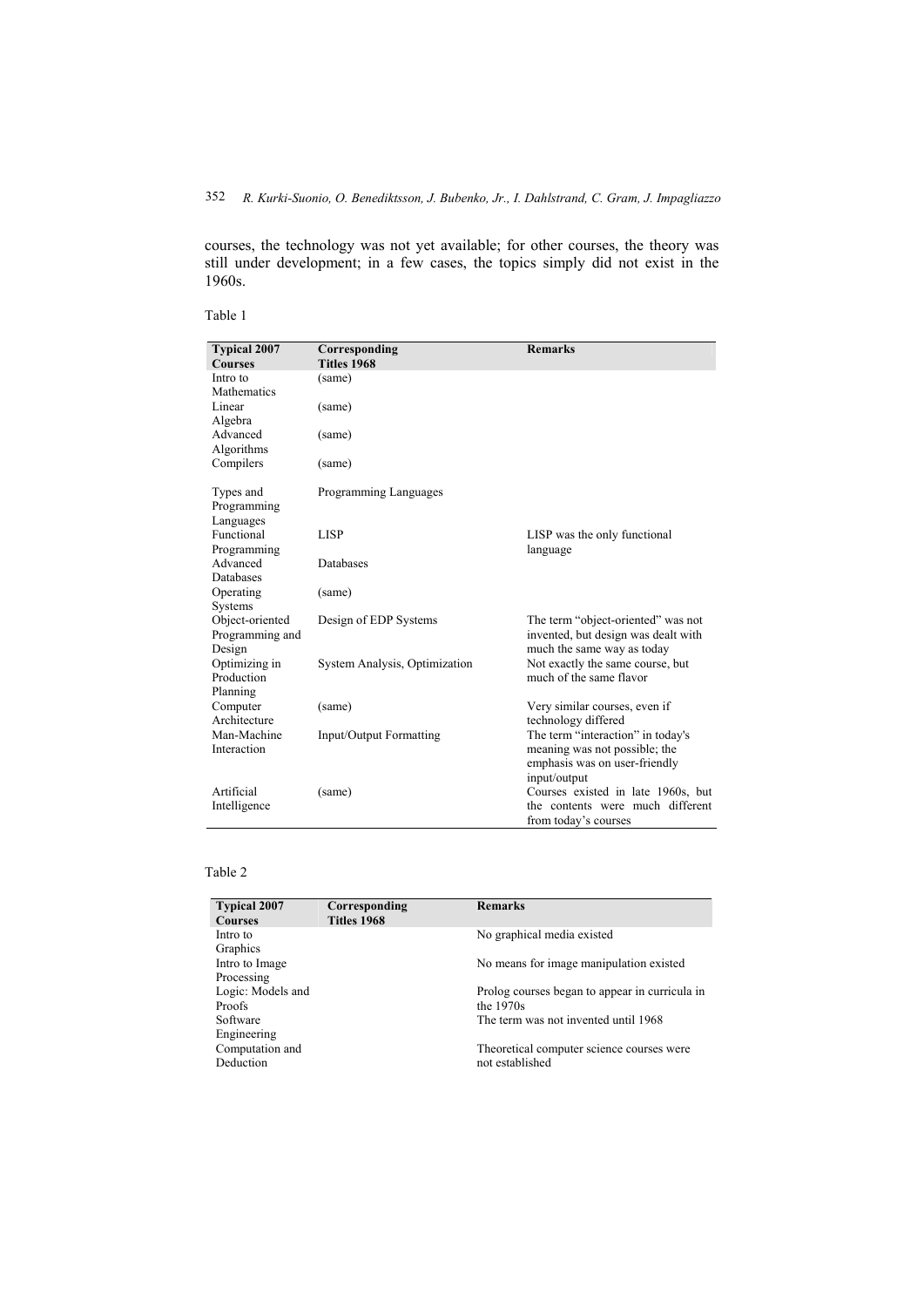*University Education on Computers* 353

| Cryptography and     |                                  | Problems around secure EDP were not yet on                                               |
|----------------------|----------------------------------|------------------------------------------------------------------------------------------|
| Security             |                                  | the agenda                                                                               |
| Reversible           |                                  | Theories were not developed                                                              |
| Computation          |                                  |                                                                                          |
| Algorithmic          |                                  | Mathematicians had not yet started to use                                                |
| Geometry             |                                  | computers in geometry                                                                    |
| Data net             | (Data Transmission)              | The term "data net" was not invented, but<br>one-to-one transmission was used and taught |
| Intro to Distributed |                                  | Distributed systems were not invented                                                    |
| <b>Systems</b>       |                                  |                                                                                          |
| Chip Design          | (Circuit Analysis and<br>Design) | Systems and methods for chip design did not<br>exist                                     |
| Robot                |                                  | Robots did not really appear in courses until                                            |
| Experimentation      |                                  | the $1980s$                                                                              |

# **5. Experiences in Lund**

by Ingemar Dahlstrand

In 1985, I entered academia at Lund Technical College (LTH), so I did not take part in the early build-up, except for programming courses in machine code and later Algol. When I did become a teacher after much practical experience in industry, I found that the education offered at LTH was at a strong level, both practically and theoretically. In the 1960s, I had thought that getting research started was more urgent than mass education because computer scientists outside the Stockholm area had a rather poor job market. The question always had emerged as to whether computer science was a science in its own right. My response is emphatically "yes". This is the first time in civilization that we learn to instruct a completely obedient apparatus, and we are finding it surprisingly difficult. Our department at LTH offered programs in both numerical analysis and in computer science, but that was for historical reasons.

Our students sometimes complained that they wanted to learn C++ because that was what industry used. Actually, industry asked the faculty to teach students foundations and problem solving; for commercial usage, industry was prepared to teach specialized topics themselves. A computer scientist should know the difference between a good method and a poor one, even if he or she must use the latter for a while. We had a seminar once at a national conference; it started out with the question: Does computer science build upon its foundations such as computability, program proving, and the Turing machine? I do not think it always does.

### **6. The Start of Computer Science Education in Iceland**

by Oddur Benediktsson

With the acquisition of an IBM 1620 Model 2 computer in 1964, the University of Iceland entered the computer age. Programming became part of the engineering curriculum in the following year. The programming language used was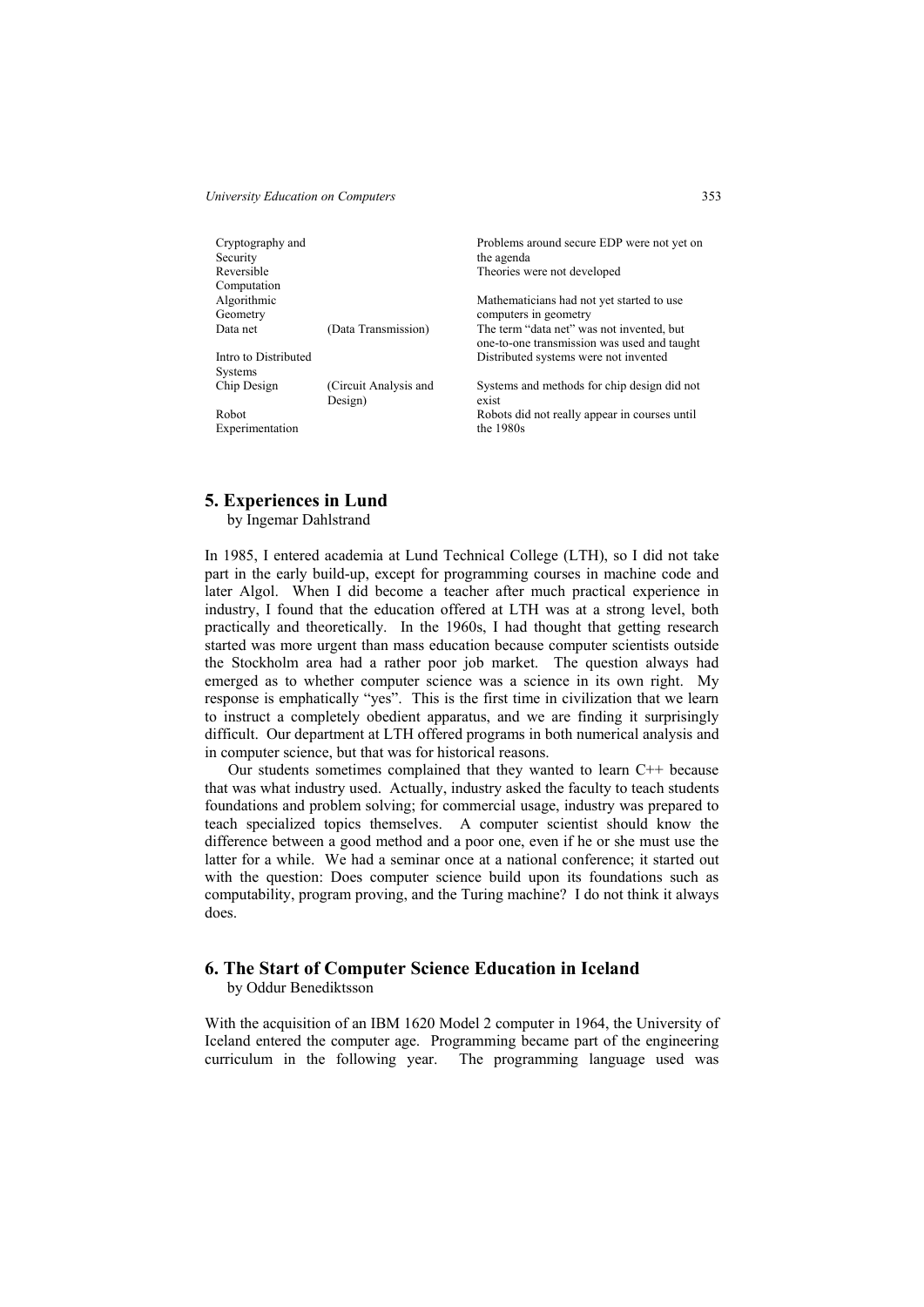FORTRAN II. Programming became a required component of an "applied mathematics" course in the engineering curriculum. At that time, only the first three years of the engineering studies could be completed in Iceland; students would go abroad to finish their studies.

In the academic year 1972-73, a new three-year sequence of study, the BS in Applied Mathematics, became a curriculum in the Mathematics Department at the University of Iceland. The core curriculum consisted of mathematical analysis, algebra, and statistics, in addition to computer science, numerical analysis, and operations research. The curriculum was partly based on the recommendations of the ACM Curriculum Committee on Computer Science "Curriculum 68: Recommendations for the Undergraduate Program in Computer Science" [2].

Computer science became a separate three-year BS degree program at the University of Iceland in 1976. The Mathematics Department housed the degree program in computer science; the program remained there for the subsequent ten years, before becoming an independent department.

The following table shows the first computer language taught to engineering and science students at the university and the computer systems used.

Table 3

| Period        | Computer                    | <b>First language</b>       |
|---------------|-----------------------------|-----------------------------|
|               | system                      |                             |
| $1965 - 1975$ | <b>IBM 1620</b>             | <b>FORTRANII</b>            |
| $1976 - 1978$ | IBM 360/30 and PDP 11       | <b>FORTRAN IV</b>           |
| $1979 - 1982$ | DEC VAX-11                  | <b>FORTRAN 77</b>           |
| $1983 - 1986$ | DEC VAX-11 and PCs on net   | FORTRAN 77 and Modula-2     |
| $1987 - 1990$ | DEC VAX-11 and PCs on net   | FORTRAN 77 and Turbo Pascal |
| $1990 - 1996$ | Unix servers and PCs on net | $C++$ and Turbo Pascal      |
| $1997 - 2006$ | Unix servers and PCs on net | Java and MATLAB             |

It was noted that the first computer language taught at a university could have a profound effect on the students involved, since the first language often becomes a tool used for the entire working life.

# **7. A U.S. Perspective with International Overtones**

by John Impagliazzo

During the 1950s and the early 1960s, the United States began to generate courses associated with data processing primarily targeted toward technical (two-year) colleges. By 1965, ACM had published a paper that was a preview of the wellknown Computing Curriculum'68. By the 1970s, we witnessed literature regarding graduate and undergraduate information systems programs, which culminated with Computing Curriculum'78. By the 1980s, we saw literature on discrete mathematics and programming courses, now coined as CS1 and CS2 as well as curricula recommendations for information systems and computer engineering.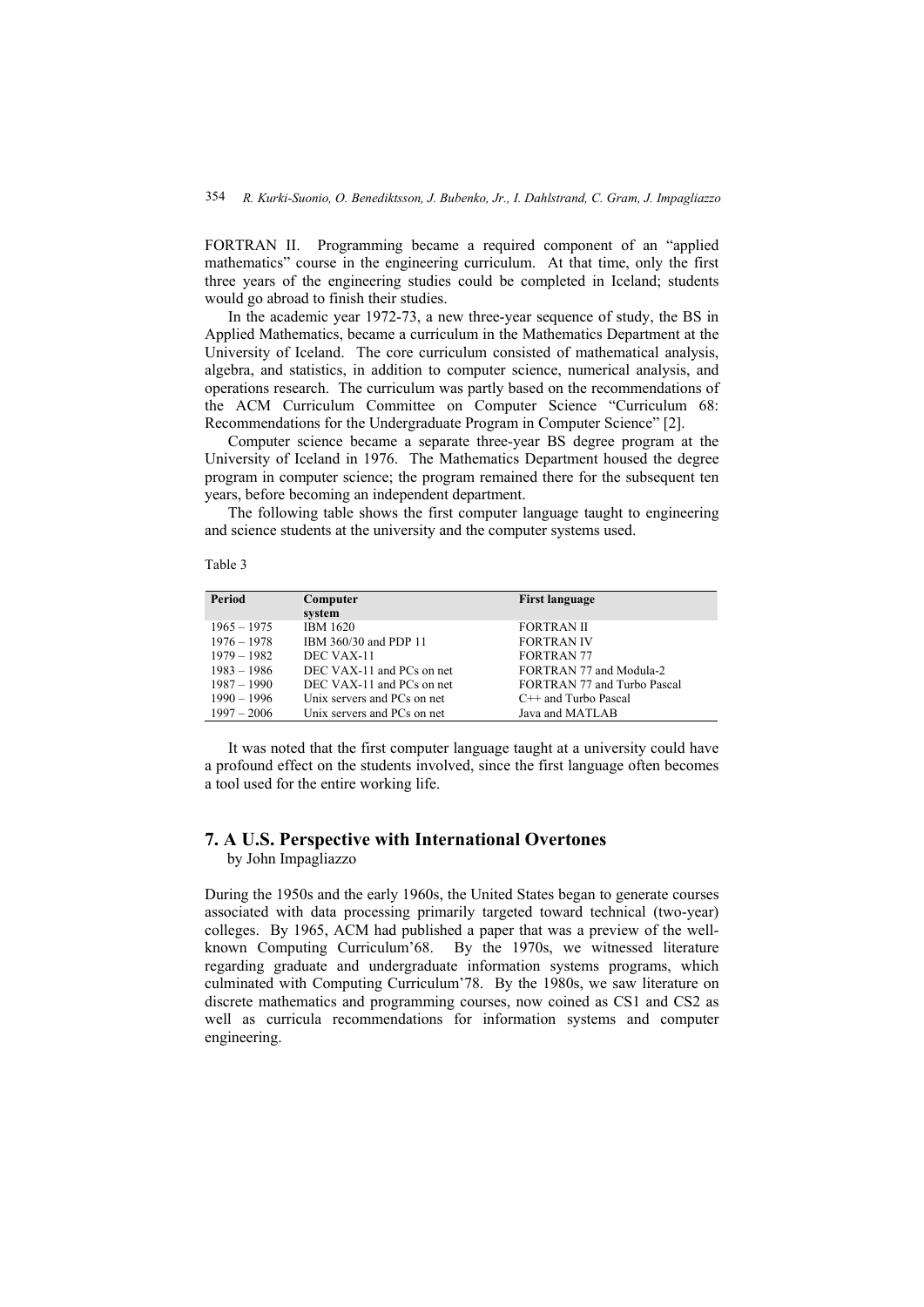### *7.1 The "First" U.S. Computer Science Department*

It is always dangerous to speculate "firsts" when it comes to history, particularly computing history, because many institutions of higher learning explore innovative learning and teaching, particularly during the 1960s. Notwithstanding, it does appear that Purdue University was a leader at least in one area. The Purdue website states:

"The first Department of Computer Sciences in the United States was established at Purdue University in October 1962. There are three natural phases in its history. In the 1960s the effort was to define courses, degree programs, and indirectly the field itself."

During that time, the university hired five faculty members in the first year for its graduate program, which was part of the Division of Mathematical Sciences within the departments of mathematics and statistics. At first, computer science was an option in the mathematics and later became a separate B.S. degree in 1967.

#### *7.2 Emergence of a National Computing Curriculum*

By the mid-1960s, much activity ensued in curriculum development. ACM had established a Curriculum Committee on Computer Science (C3S). This group had been considering curriculum problems for approximately three years. During the early part of this period, the committee held a number of informal sessions with computer people at various national meetings. In the latter part of this three-year period, ACM formally organized the committee, where it made a definite effort to arrive at concrete suggestions for a curriculum. In 1965, the group published a paper [1], which became the precursor to Curriculum'68.

Other movements began to emerge during the 1960s. In February of 1967, the President created a Science Advisory Commission (SAC) that focused on the use of computers in higher education. The Computer Sciences in Electrical Engineering (COSINE) Committee explored the ways in which computer science would be part of electrical engineering that then led to the establishment of a Commission on Engineering Education in September of 1967 in Washington DC [5]. The question of recognition became a topic of discussion concerning whether the emerging discipline of computing was legitimate in its own right. Lofti Zadeh placed a marker on that topic with his landmark paper on the subject [12].

#### *7.3 ACM Curriculum'68*

The synergies that existed in the mid-1960s gave rise the very well known publication of the ACM Curriculum'68: Recommendations for Academic Programs in Computer Science. It was no accident that Curriculum`68 closely resembled the degree program at Purdue; indeed, Purdue was a test bed for developing recommendation. The published computer science curriculum contained three divisions for computer science that included:

o Information Structure and Processes (data structures, programming languages, methods of computations),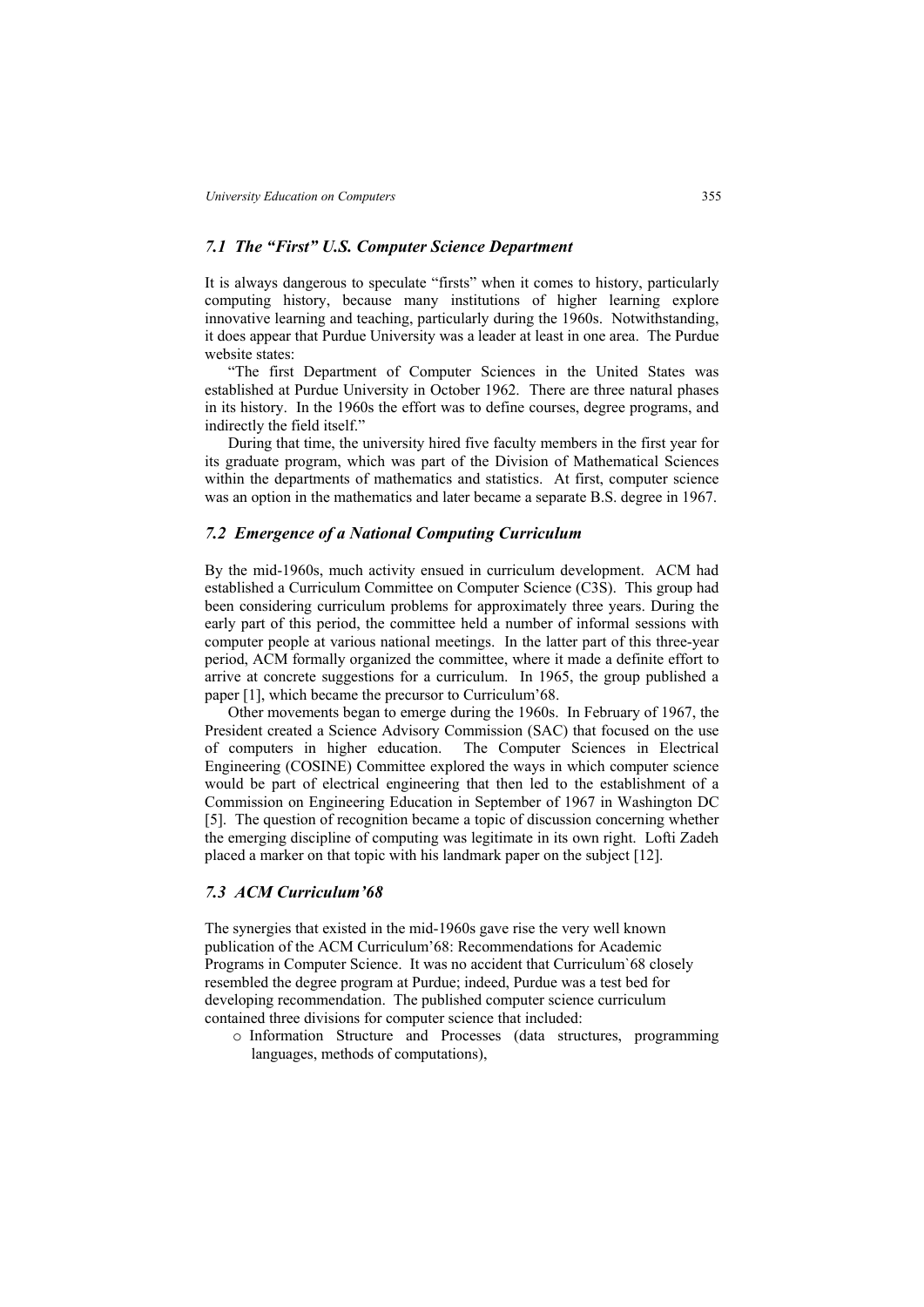- o Information Processing Systems (computer design and organization, translators and interpreters, computer and operating systems, special purpose systems), and
- o Methodologies (numerical mathematics, data processing and file management, symbol manipulation, text processing, computer graphics, simulation, information retrieval, artificial intelligence, process control, instructional systems).

Curriculum'68 also included recommendations for mathematics and the sciences. From the mathematical sciences, the curriculum recommended elementary analysis, linear algebra, differential equations, algebraic structures, numerical analysis, applied mathematics, optimization theory, combinatorics, mathematical logic, number theory, probability and statistics, operational analysis. From the physical and engineering sciences the curriculum recommended general physics, basic electronics, circuit analysis and design, thermodynamics, system mechanics, field theory, digital and pulse circuits, coding and information theory, communication and control theory, and quantum mechanics.

Curriculum'68 enjoyed a high degree of initial success. Many universities, nationally and internationally, that had an interest in establishing a computer science department began using it as a reference, at least as a starting point. However, it was not long before the recommendation showed some of its frailties and began to receive criticism. By 1974, published documents called for a revision of Curriculum'68 [6]. This paper claimed among things that the 1968 report did not address the nature of computer science, it did not address the subject matter for a complete bachelor's program, and it did not address articulation between technical and university programs. In addition, specific courses mentioned such as discrete structures, switching theory, and sequential machines seemed isolated, and many courses *not* mentioned in the 1968 report already existed in many computing programs.

A follow up article in 1976 [7] addressed what a computer science major should be able to do rather what courses a student should take. These attributes included an ability to (1) write correct, documented, readable programs in a reasonable time, (2) determine whether written programs are reasonably efficient and well organized, (3) know what types of problems are amenable to computer solution, (4) make reasonable judgments about hardware; and (5) pursue in depth training in one or more application areas. The strong undercurrent toward curriculum reform soon led to a formal revision of the battered 1968 report.

### *7.4 ACM Curriculum'78*

To address the needs of the computing community, ACM created a new committee to overhaul the former curriculum report. The committee created a new report called Curriculum'78 [3] and developed themes of concentration that included computer programming I and II, computer systems, computer organization, file processing, operating systems and architecture, data structures and algorithm analysis, programming languages (overview and theory), computers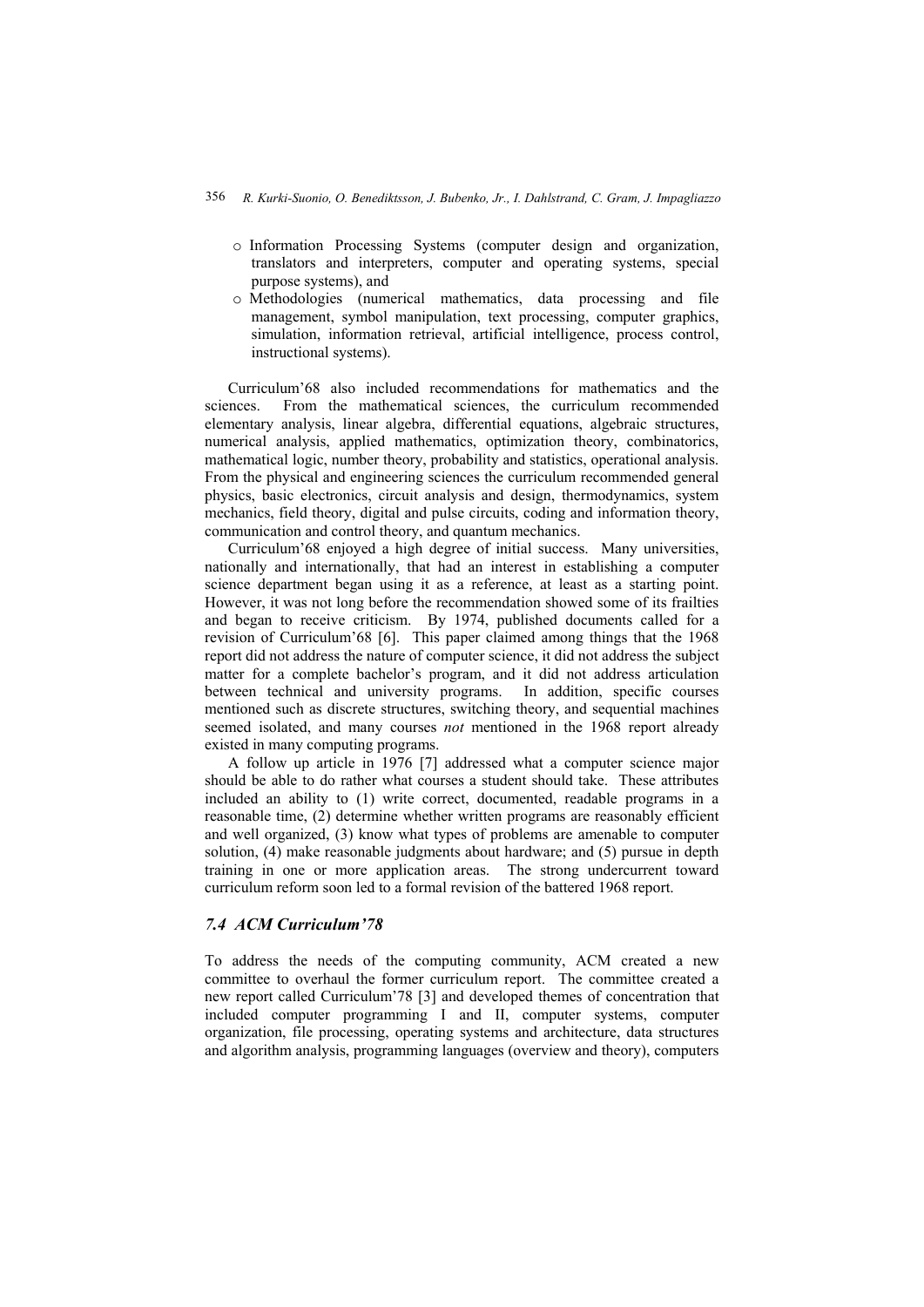and society, database management systems, artificial intelligence, algorithms, software design, automata, computability, formal languages, and numerical mathematics. Curriculum'78 was similar to Curriculum'68; however, the new version stressed greater adherence on software and treated hardware in a more general way. Many universities around the world adopted the framework Curriculum'78. After three decades of use and the development of new technologies, with few modifications, many computing programs in existence today reflect a strong association with the curriculum report from 1978. The curriculum seems to have endured the test of time.

#### *7.5 Further Evolutions*

Despite its level of success, Curriculum'78 soon was to come under scrutiny and would not be satisfactory to the greater computing community. The 1980s witnessed a flood of new curricula recommendations, particularly from the Data Processing Management Association (DPMA), which today is the Association for Information Technology Professionals (AITP), and from the Computer Society of the Institute for Electrical and Electronic Engineers (IEEE). Some of these reports include:

- o DPMA Educational Programs and Information Systems (1981).
- o ACM Information Systems Recommendations Undergraduate & Graduate Programs (1983).
- o IEEE Computer Society Model Curriculum Computer Engineering (1983).
- o DPMA Information Technology and Systems (1984).
- o DPMA Associate (Two-Year) Level Model Curriculum Information Systems (1985).
- o DPMA Model Curriculum Information Systems (1985).

The mid-1980s witnessed great debates on the subject of computing. Some of the debate centered upon whether computer science was indeed a science as opposed to being a part of engineering or a mathematics discipline – or neither of these. The culmination of the debates resulted in a new computer science curriculum recommendations called Curriculum'91 [4]. The next fifteen years saw major changes in curricula development on all computing areas. The details of these developments are beyond the scope of this narrative.

## **8. Discussion Summary**

Arne Sølvberg from the Norwegian University of Science and Technology, Trondheim, briefly commented on the background of Norwegian computing history in the discussion. He identified two important Scandinavian sources of inspiration in the early development: work on programming languages and compilers by Peter Naur's group in Denmark, and Langefors' approach to information systems engineering in Sweden. As a major change to the early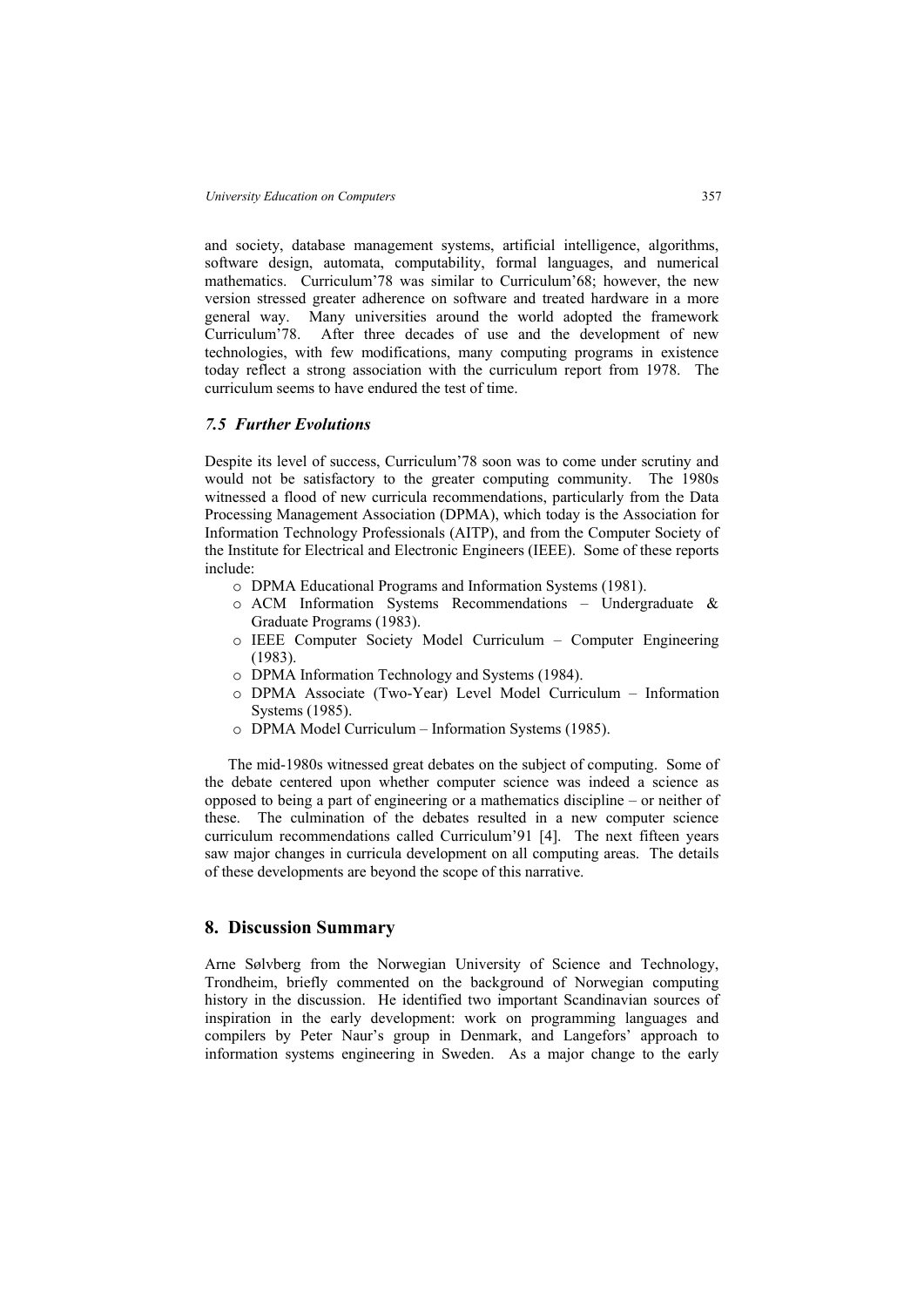situation, Sølvberg indicated that computing departments are now well established and they no longer have to defend their existence. Although there is not so much change in the foundational courses, we find that much of the earlier curriculum content appears in other disciplines, which has an effect on the relationship of computing departments to other departments.

This led to a discussion on some factors that call for changes in today's programs and may even affect their viability. We see diminishing numbers of students and increased problems in getting good ones; we must address the interdisciplinary nature of computing and students' ability to use computers, even though they need not know how they work inside. As a response, people suggested that we must create new kinds of programs, where computing may be combined with other areas such as art. Instead of programming languages, we may have to use multimedia as the central role in the new computing approaches.

A brief exchange between Ingemar Dahlstrand and Janis Bubenko, Jr., brought up a contrast that is important in computing education. In computer science, we are interested in making the machine do exactly what we want it to do, whereas in system design a major problem is to determine what we want the computer to do.

Regarding new kinds of programs, Enn Tyugu referred to specialized computing programs, as those in bioinformatics. Christian Gram mentioned the rise of "IT high schools" and an IT university in Denmark where "computer science" becomes an add-on to a professional education in another area.

As for the diversity of computing-related programs, John Impagliazzo mentioned that according to a survey conducted a few years ago, universities in the U.K. have more than five thousand different titles for names of computing programs; the ACM/IEEE Computing Curricula 2005 discusses only five basic models for them: Computer Science, Computer Engineering, Information Systems, Information Technology, and Software Engineering. Bud Lawson emphasized that from the viewpoint of systems engineering, traditional programs concentrate just on how to deal with computers, which is only one component in total systems.

The discussion ended with an understanding that the relatively homogeneous early views on university education in computing are transitioning by tremendous diversification. Instead of trying to place the study of computing into a welldefined place in a structured classification of university disciplines, we now need to view it as an interdisciplinary area. Such a transition would require important organizational changes that will bring specialists together from different kinds of computing-related areas and that will encourage interaction and cooperation among them.

#### **References**

[1] ACM Curriculum Committee on Computer Science, "An undergraduate program in computer science—preliminary recommendations", *Communications of the ACM*, 8(9):543- 552, September 1965.